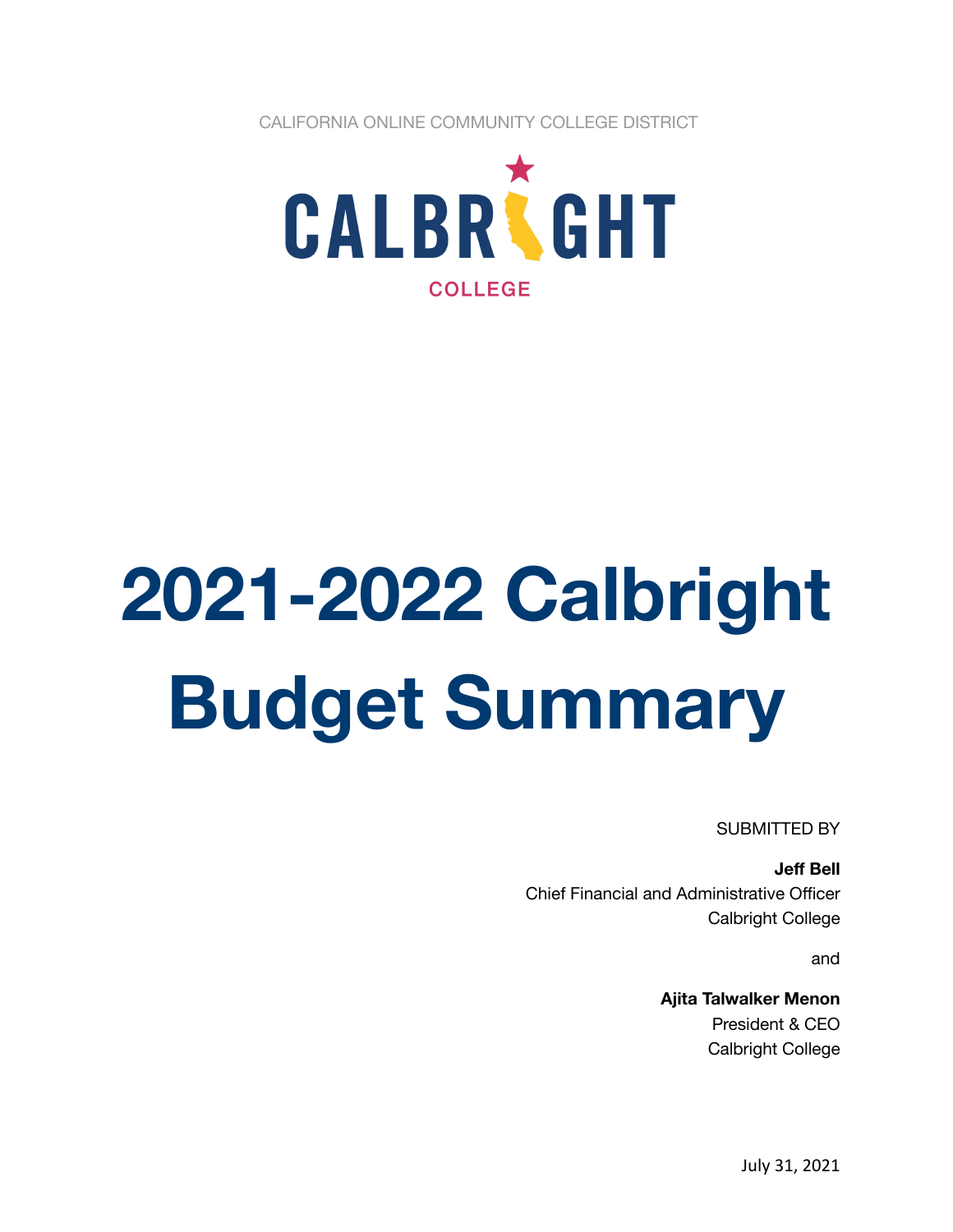# **Table of Contents**

| <b>President and CEO's Message</b>     | $\boldsymbol{2}$ |
|----------------------------------------|------------------|
| <b>Introduction</b>                    | 3                |
| Our Mission                            | 3                |
| Principles                             | 3                |
| Who Calbright Serves                   | 4                |
| Supporting the Student Experience      | 5                |
| <b>Strategic Direction</b>             | 6                |
| <b>Collaborating Across California</b> | 6                |
| <b>Expanding Operational Capacity</b>  | 7                |
| 2021-2022 Budget Process               | 8                |
| 2021-2022 Budget                       | 9                |
| 2021-2022 One-Time Funding             | 10               |
| 2021-2022 Ongoing Funding              | 10               |
| <b>Financial Displays</b>              | 11               |
| Fiscal Year 2021-2022 Budget Overview  | 11               |
| Fiscal Year 2020-2021 Annual Funding   | 12               |
| Fiscal Year 2019-2020 Ongoing Funding  | 13               |
| Fiscal Year 2019-2020 One-Time Funding | 14               |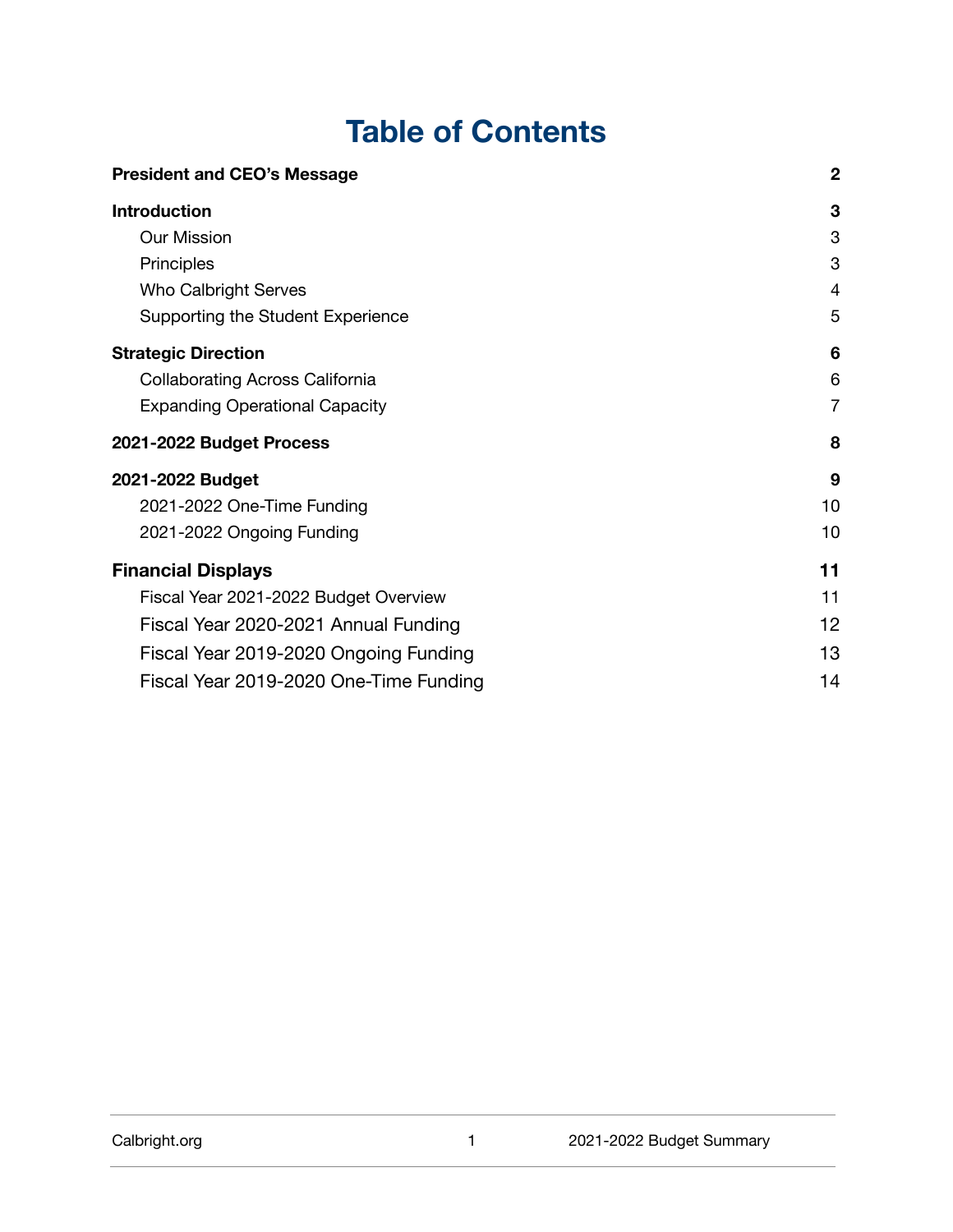# <span id="page-2-0"></span>**President and CEO's Message**



Calbright College was created to support economic mobility for hard working Californians across the state who lack access to traditional educational systems and job training – our mission is rooted in the intrinsically Californian premise that opportunity should be accessible to all who seek it. We are grateful to Governor Newsom, Members of the Legislature, and advocates both in Sacramento and throughout the state who recognize that this mission is more critical today than ever, and we look forward to playing an important role in advancing equity in the state's post-pandemic recovery.

Before the COVID-19 pandemic, more than 8 million Californians with a high school diploma but no college degree were effectively stranded – many of them employed, but without financial stability or mobility. The pandemic turned this crisis into a catastrophe and struck especially deep for Black and Latinx families, women, service workers, and those seeking a second chance after involvement with the justice system.

As outlined in this report, Calbright's budget, like the work of its dedicated faculty and staff, is student-focused and reflects the needs of current and future learners who are working adults, caregivers, and parents who call every part of this state home. The 2021-2022 fiscal year represents the first year of implementation for the College's Strategic Vision and corresponding three-year phase of high-quality growth. Our ambitious goals pair active investment in student services and learning platforms with intentional engagement with industry, employers, and mission-aligned partners to support program design, career preparation and stronger labor market connection.

There is distinct urgency in this moment – not just for Calbright, but for the millions of Californians who bore the brunt of this pandemic, are navigating an imbalanced economic recession, and face another recovery that leaves them stranded without a path into good jobs in the new economy. I am excited by Calbright's future and our essential work ahead to deliver a more equitable recovery and provide long-term opportunity for all Californians.

Sincerely,

Ajita Talwalker Menon President & CEO Calbright College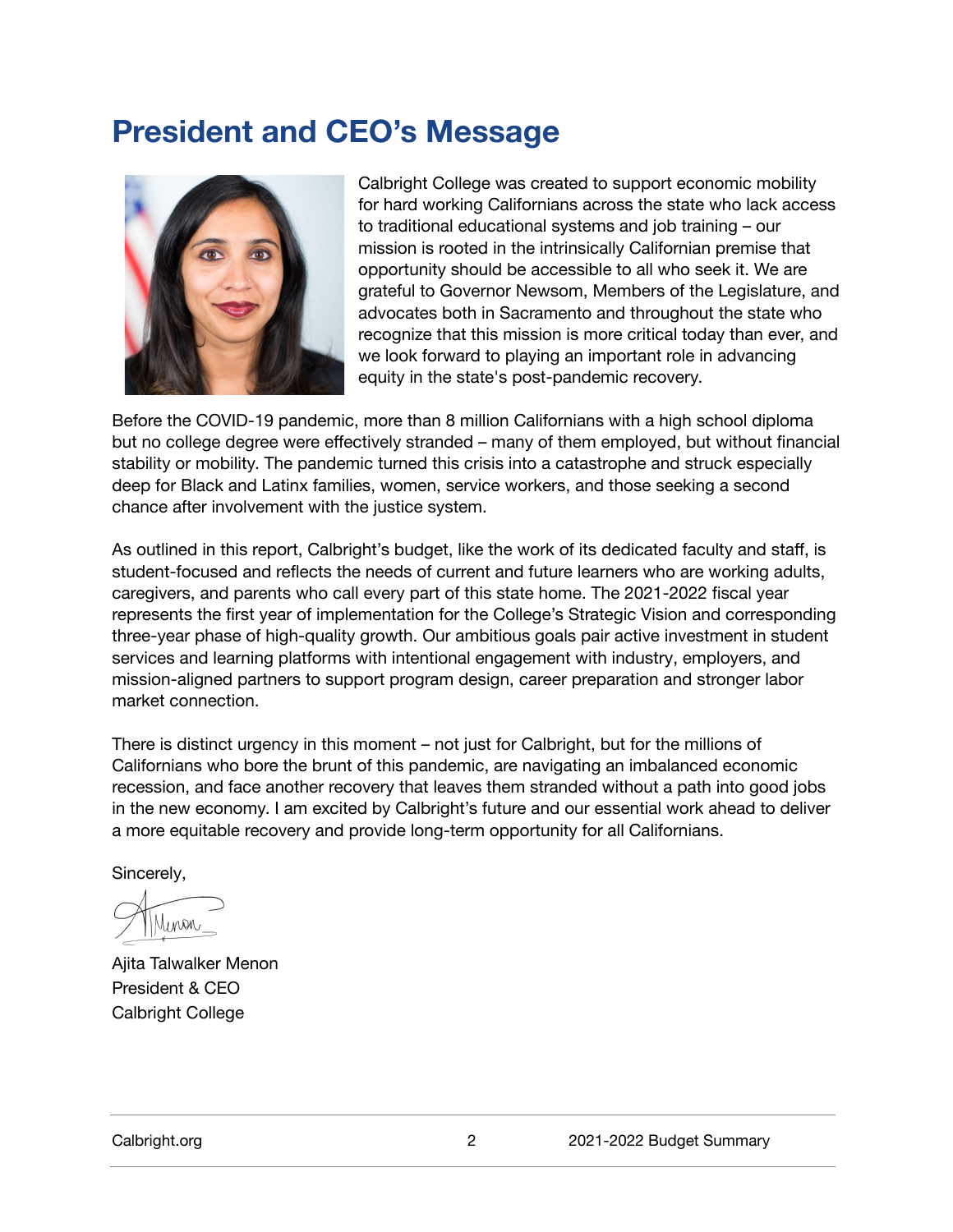# <span id="page-3-0"></span>**Introduction**

Calbright's 2021-2022 budget aligns with California's focus on advancing new solutions responsive to the realities communities are faced with as they emerge from the global pandemic and navigate economic uncertainty, toward a more inclusive recovery. This budget includes \$77.4 million available in one-time/start-up funding as well as \$15 million in ongoing funding issued by the State. The College plans to simultaneously invest in opportunities for growth and expand its educational infrastructure as well as support current students, faculty, and staff as Calbright transitions from its early-year start-up phase into the high-quality growth phase highlighted in our 2021-2023 Strategic Vision.

#### <span id="page-3-1"></span>**Our Mission**

Calbright College is committed to increasing economic mobility and closing equity gaps for working adults who lack easy access to traditional forms of higher education. We offer online, flexible, affordable, skills-based programs that provide tangible economic value for both working adults and hiring managers.

#### <span id="page-3-2"></span>**Principles**

These core principles will guide the work that fulfills Calbright's Strategic Vision and are represented in our 2021-2022 budget as well as in long-term financial planning. They are grounded in the College's founding mission and unique role, contribute to the California Community College (CCC) system's Vision for Success, and are informed by partners' and stakeholders' aspirations and expectations.

#### **Add Value**

Benefit Calbright's students, the CCC system, employers, and the state.

#### **Focus on Good Jobs**

Prepare learners to secure and succeed in available jobs with career potential, in stable or growing industries.

#### **Be Responsive**

Keep improving in response to relevant changes in economic conditions, research, policy, workforce needs, and learners' lives.

#### **Support the Learner**

Design to meet the specific needs of adults without degrees.

#### **Advance Equity**

Narrow opportunity gaps by race, ethnicity, gender, income, and region.

#### **Align Quality and Growth**

Grow enrollment while strengthening outcomes through high-quality teaching, learning, and student experience, consistent with available resources.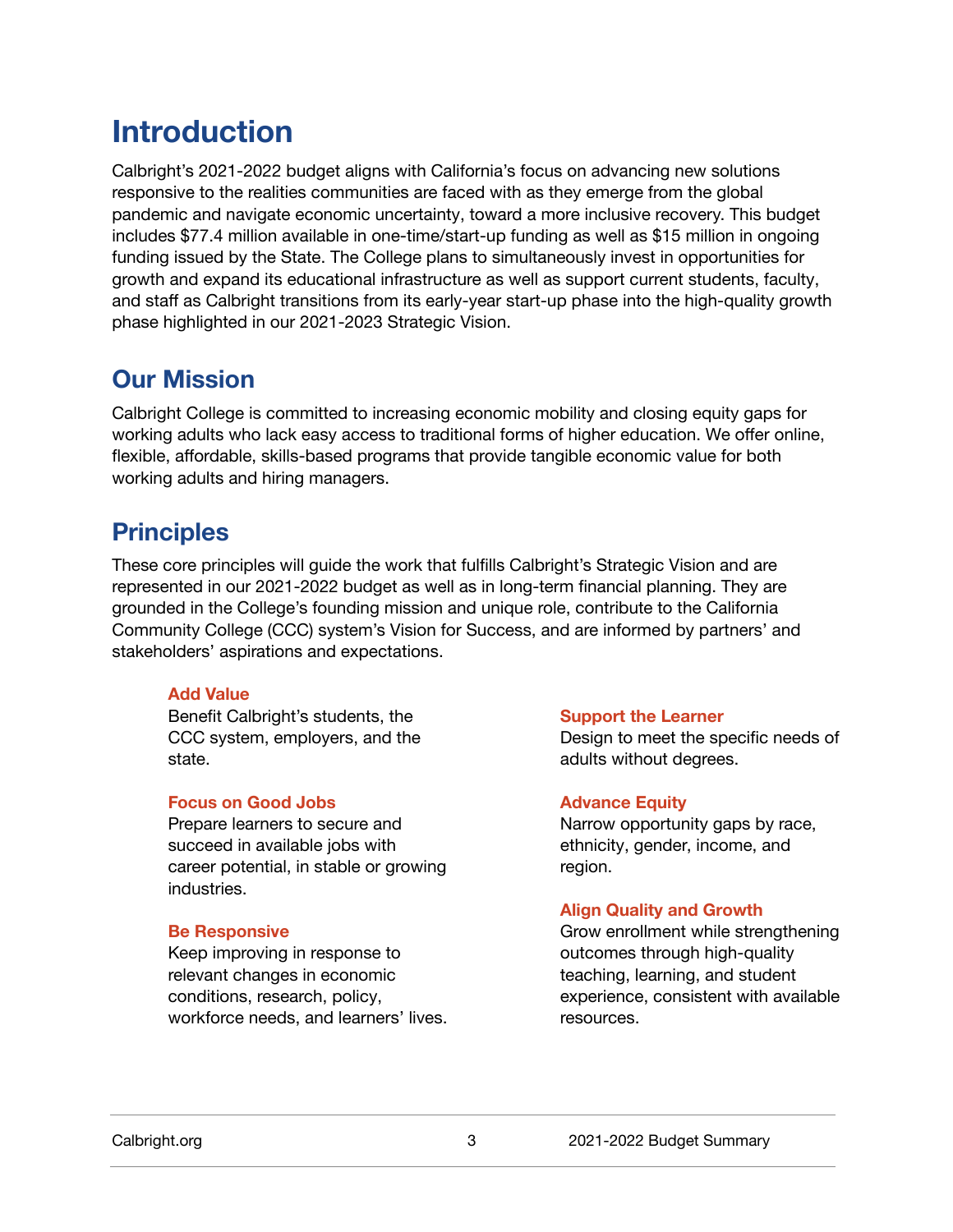## <span id="page-4-0"></span>**Who Calbright Serves**

Calbright's unique model of education serves students who have traditionally lacked access to California's system of higher education and job training. They are adults without degrees who seek economic stability and mobility. About 94% are older than 25 years old and have responsibilities that make online, self-paced programs their only or most viable option. They are working adults, whether or not they work for pay, and may be unemployed, underemployed, displaced, reentering, or have jobs that are low-wage, dead-end, and/or in declining sectors. The majority of our enrolled students are people of color, including 32% who are Latinx and 24% who are Black.



#### **Race of Active Enrollees\***

*\*Enrollees who selected multiple ethnicities are counted in all categories they selected*

Deborah is but one example of the unique opportunity Calbright provides. She lives in Madera County, which, as of June, 2021, has an unemployment rate of 9.1%, three percentage points higher than the national average. After 10 years as a stay-at-home mom, she was looking to re-enter the workforce and enrolled in the College's medical coding program. In her own words, she says:

*"My experience with Calbright so far has been amazing. It is a user-friendly program and they have provided all the necessary books and manuals for studying. I have had routine follow-up phone meetings with student advocates wanting to know how my studies are going and how they can improve my experience."*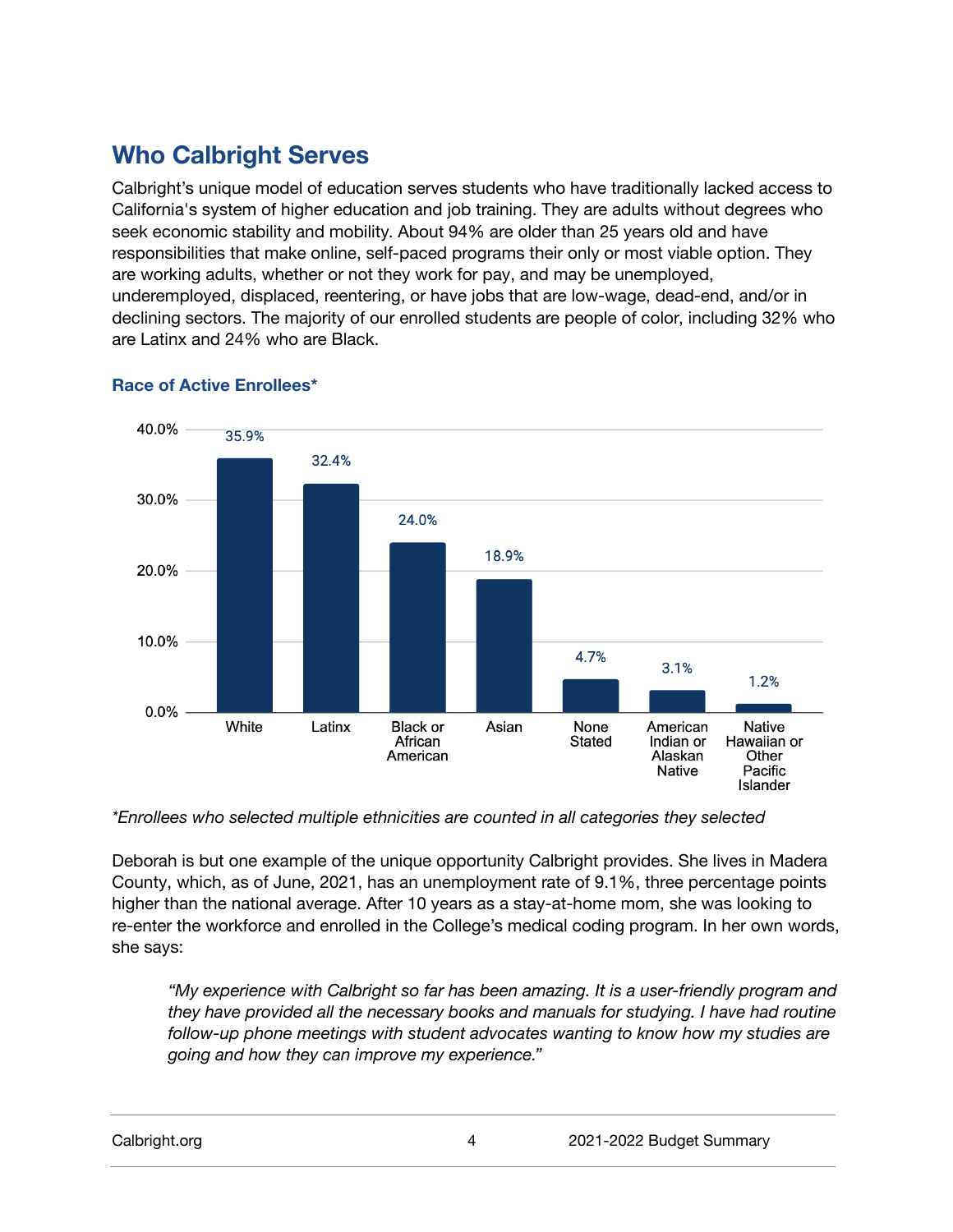### <span id="page-5-0"></span>**Supporting the Student Experience**

Whether a learner is currently employed but seeks a career change, or, like Deborah, wishes to launch their career after time out of the labor market, many have been removed from formal education for a substantial amount of time and need support to ensure their success. At every stage of enrollment, Calbright's Student Services and Success team works directly with students, from program selection and coursework progression to career services, ensuring graduates have the tools needed to conduct their job search. The College has already provided 192 Chromebooks and 155 wi-fi hot spots to students who lack the computer and reliable internet necessary to complete their program.

Building on the continuous learner feedback the Student Services and Success team receives, Calbright's 2021-2022 budget makes substantial investment in the student experience and includes:

- \$4 million to advance a learner's journey across critical touchpoints designed to promote engagement and persistence to support student completion;
- \$5.5 million to grow capacity for deeper industry, employer, and partner engagement to support high-quality program design, career preparation, and stronger labor market connection; and
- \$7 million to support research, development, and scale activities to design, build, and launch new high-quality programs that are responsive to the needs of adult learners & key regions of the state.

Complementing Calbright's direct investment in the student experience, the College's budget catalyzes the implementation of its 2021-2023 Strategic Vision, advances the infrastructure and programmatic endeavors to fulfill its mission-driven and statutory requirements, and also plans for additional compliance costs and resources associated with the recommendations made by the California State Auditor during the 2020-2021 fiscal year.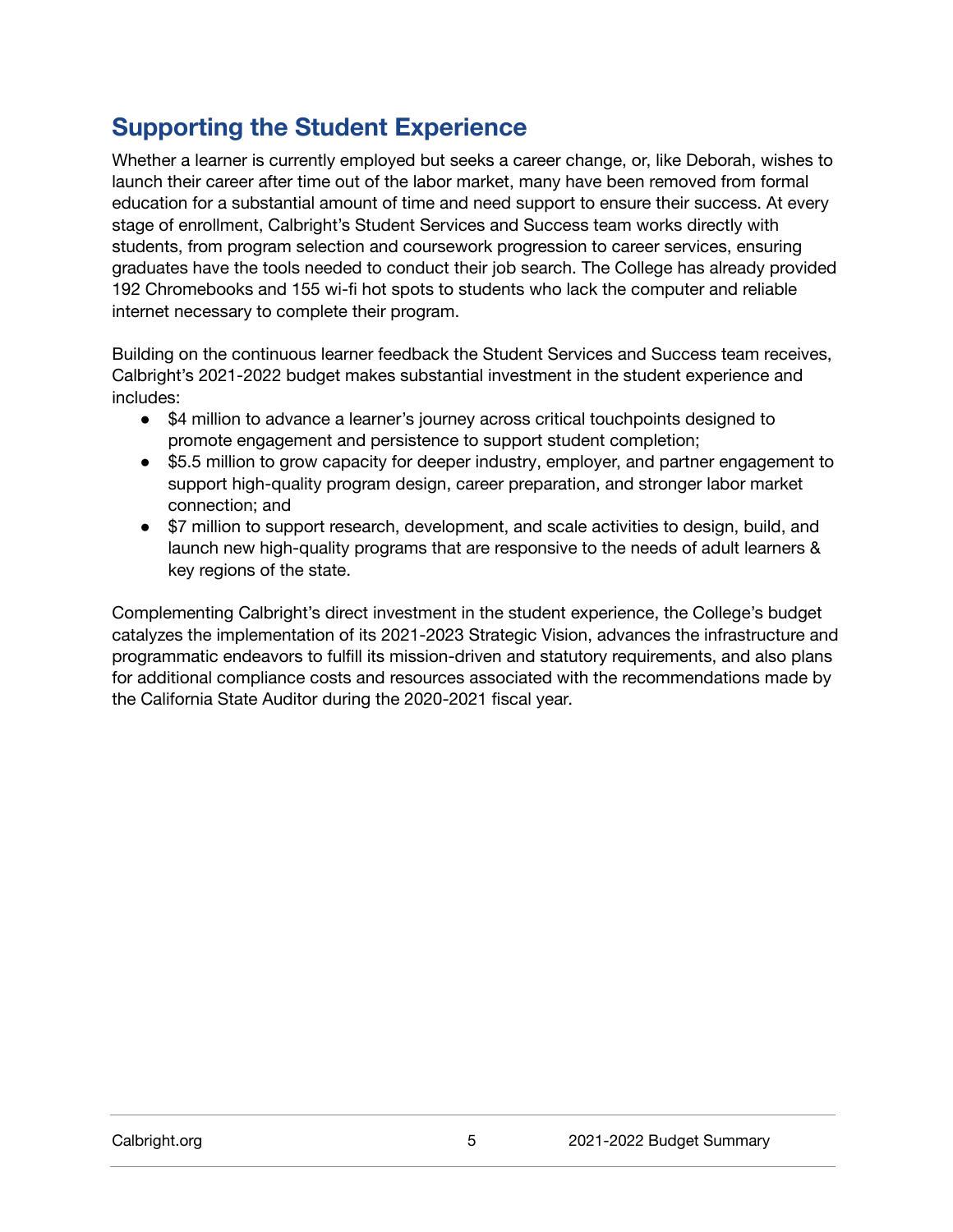# <span id="page-6-0"></span>**Strategic Direction**

The first and only online California Community College focused on job training for those who have historically lacked access to traditional educational institutions, Calbright has ambitious goals for the 2021-2022 fiscal year as well as for its long-term growth. Assuming a base of stable funding at \$15 million per year through 2023, by December, 2023, Calbright is planning for:

- Enrollment of 5,000 students
- 1,200 students have completed a Calbright program
- Between 250-550 students (depending on pace of economic recovery) will have attained a positive labor market outcome
- 10 new programs launched, including at least one developed with another California Community **College**
- 20 external partners
- Full accreditation

## <span id="page-6-1"></span>**Collaborating Across California**

The above timeline requires that the College continues to establish robust partnerships with stakeholders across the state, not only to develop programs that meet the needs of California's economy, but also to reach students within every region of the state and tap into the different types of knowledge, expertise, and relationships needed to successfully meet both learners' and employers' needs. These endeavors will intentionally include other community colleges and districts interested in working together on innovative ways to serve adult learners. Partnerships may vary in size and scope, but all will help model and expand opportunities for Californians who seek to create a better future for themselves.

Already, in partnership with Compton College, we are building bridges for Calbright students into Compton's certificate and degree programs, and giving Compton students access to additional job-search support. A joint pilot program with Bakersfield College will increase access to skills-based badging and micro-credentials. We are also building a new Working Learner Innovation Alliance (WLIA) with community college districts eager to work together on better serving adult learners.

To serve the needs of California's economy, Calbright will also continue to work with organizations focused on economic development throughout the state, identifying ways that workforce-focused entities and community colleges can collaborate to increase equitable access to good jobs not only for today, but to see around the corner and plan for future decades. Partners will range from specific corporate leaders and labor unions to healthcare districts and regional and county government agencies and municipalities.

During the spring of 2021, for example, Calbright began working with Workforce Development Boards in priority regions to help them better assess the value of skills their clients already have, and offer training for good jobs in their area. This partnered approach is being piloted in eight regions: SELACO (Southeast Los Angeles County), San Bernardino (Inland Empire),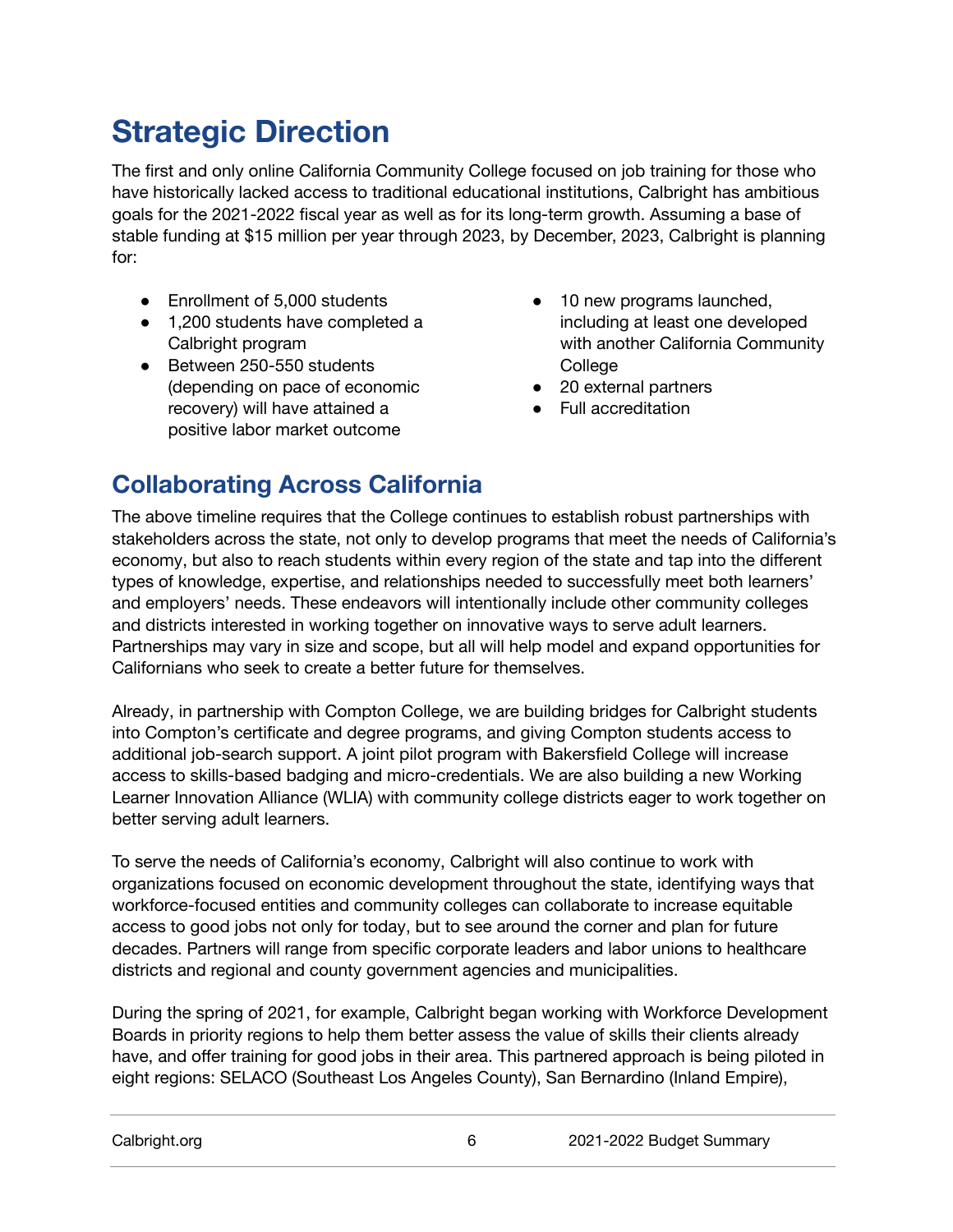Fresno (Central Valley), NOVA (San Jose area to San Mateo County), Merced, Pacific Gateway (Long Beach region), San Diego regional board, and with Jewish Vocational Services (JVS) in San Francisco.

## <span id="page-7-0"></span>**Expanding Operational Capacity**

A key component of Calbright's growth is ensuring appropriate staffing across all levels of the institution so that it can continue to operate effectively as it expands during the immediate high-quality growth phase as well as during the seven-year start-up phase that ends in 2026. For the 2021-2022 fiscal year, Calbright's hiring plan reflects the College's Strategic Vision and focuses on current and future student success. It includes 25 additional positions, as outlined below:

- Workforce, Strategy and Innovation, & Research and Development: 7 additional positions proposed for 2021-22
- Student Services and Success: 3 additional positions proposed for 2021-22
- Learning/Instruction: 8 additional positions proposed for 2021-22
- Information Technology: 2 additional positions proposed for 2021-22
- CEO, College Administration, Strategic Initiatives: 3 additional positions proposed for 2021-22
- All other remaining departments: 2 additional positions proposed for 2021-22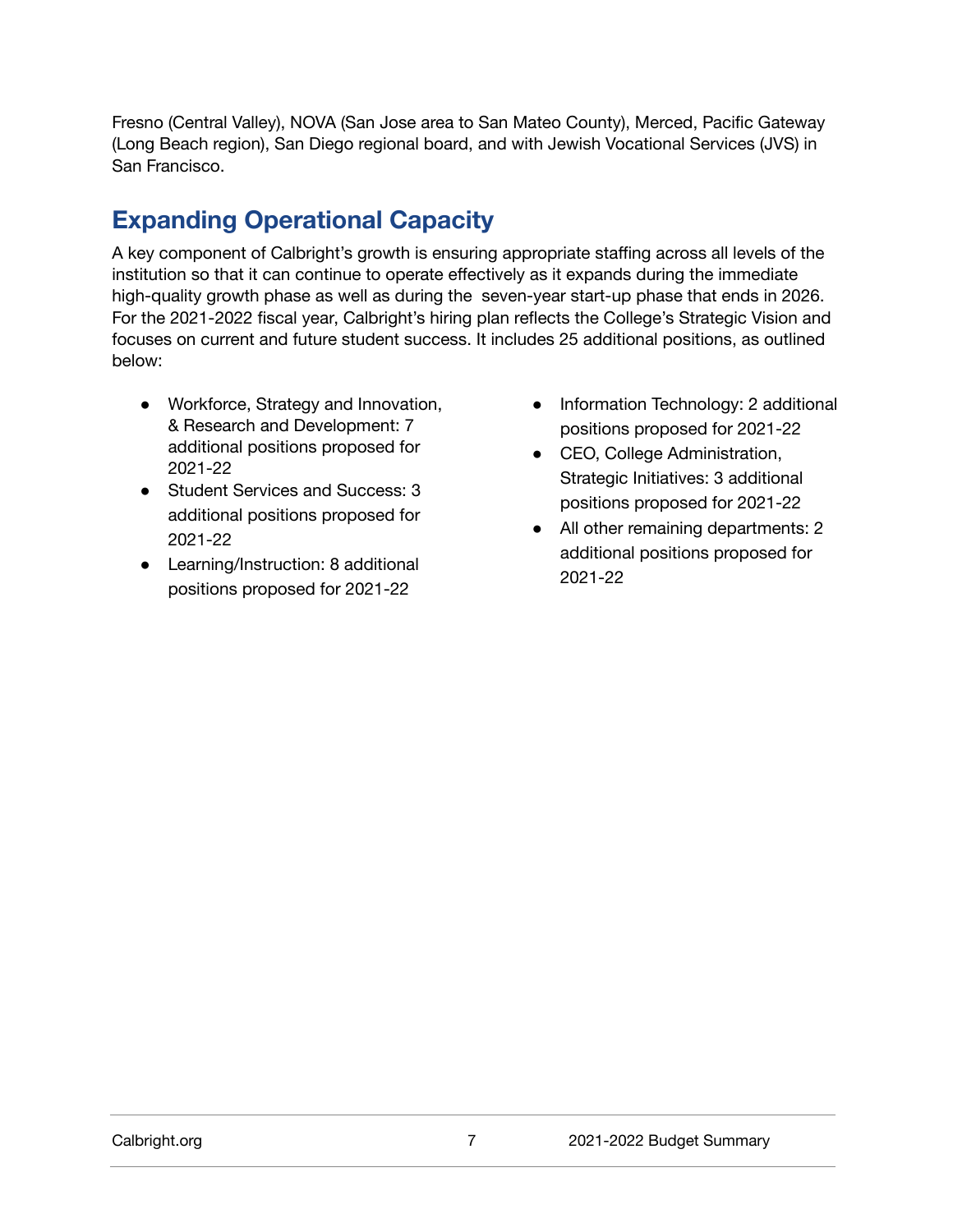# <span id="page-8-0"></span>**2021-2022 Budget Process**

This budget was created in accordance with all pertinent State of California, California Community Colleges system, and Calbright College policies, including Title 5 and the California Community Colleges Budget and Accounting Manual. The budget presented in this document and in accompanying materials is the conclusion of a collaborative process between Calbright College and its Board of Trustees.

## **Budget Preparation Calendar**



Calbright College has an established budget approval calendar and timeline (Board Policy 6300) and actively engages its Board in budget development. In compliance with Board Policy 6200, the Calbright College 2021-2022 budget:

- Supports the College's strategic priorities;
- Presents, for Board review, the assumptions upon which the budget is based;
- Provides a schedule to the Board by March of each year that includes dates for presentation of the tentative budget, required public hearing, Board study sessions, and approval of the final budget:
	- During the public hearing, interested persons are able to address the Board regarding the proposed budget and/or any item in the proposed budget.
- Unrestricted general reserves are 9.4% of Calbright's general fund;
- Any and all changes in the assumptions upon which this budget was based were reported to the Board in a timely manner; and
- Budget projections address long-term goals and commitments.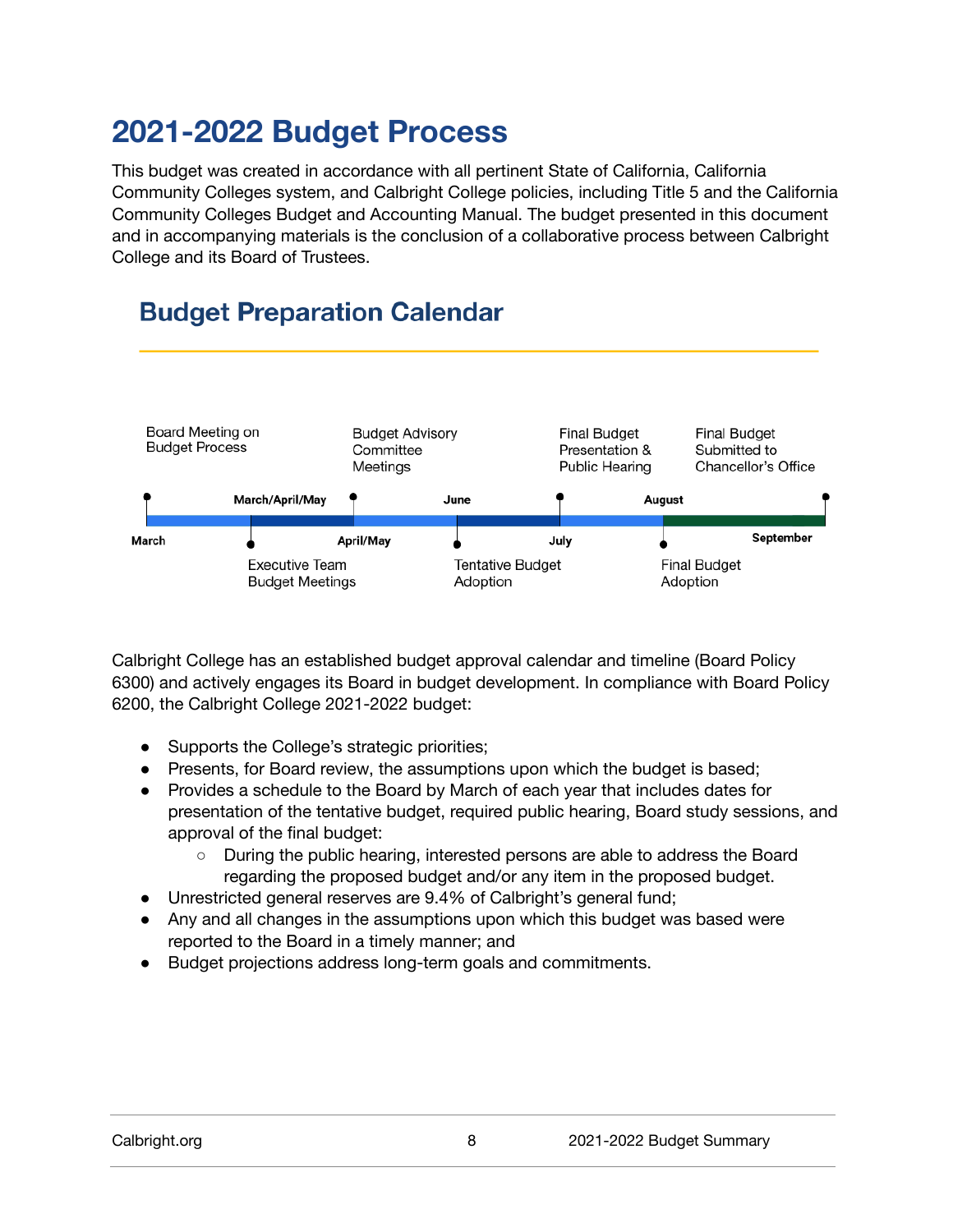# <span id="page-9-0"></span>**2021-2022 Budget**

Calbright's Final 2021-2022 budget projects ongoing expenditures of approximately \$15 million. In addition, this budget includes \$44.4 million in one-time, start-up spending, drawn from the remaining \$77.4 million in initial funding Calbright received at its founding for start-up/one-time investments, for a total of \$59.4 million in comprehensive spending. \$20.3 million of the College's 2021-2022 budget will provide for employee compensation, benefits, and required contributions to California's public employee pension programs for the College's 65 full time equivalent employees. As mentioned in previous sections of this document, there are 27 additional positions already authorized by the Board the College plans to fill during this fiscal year and 25 positions proposed in 2021-2022 budget.

While Calbright continues to build the functional capacity of the College, the ongoing \$5 million reduction in annual funds (from \$20 million to \$15 million) it received during FY 2020-2021 and 2021-2022 serves as a notable constraint to future growth and robust mission fulfillment.



As California's only fully online public institution, Calbright's budget also reflects its unique role within the California Community Colleges system. The College's salary expenditures fall into two categories: academic and nonacademic. Academic salaries include faculty, positions that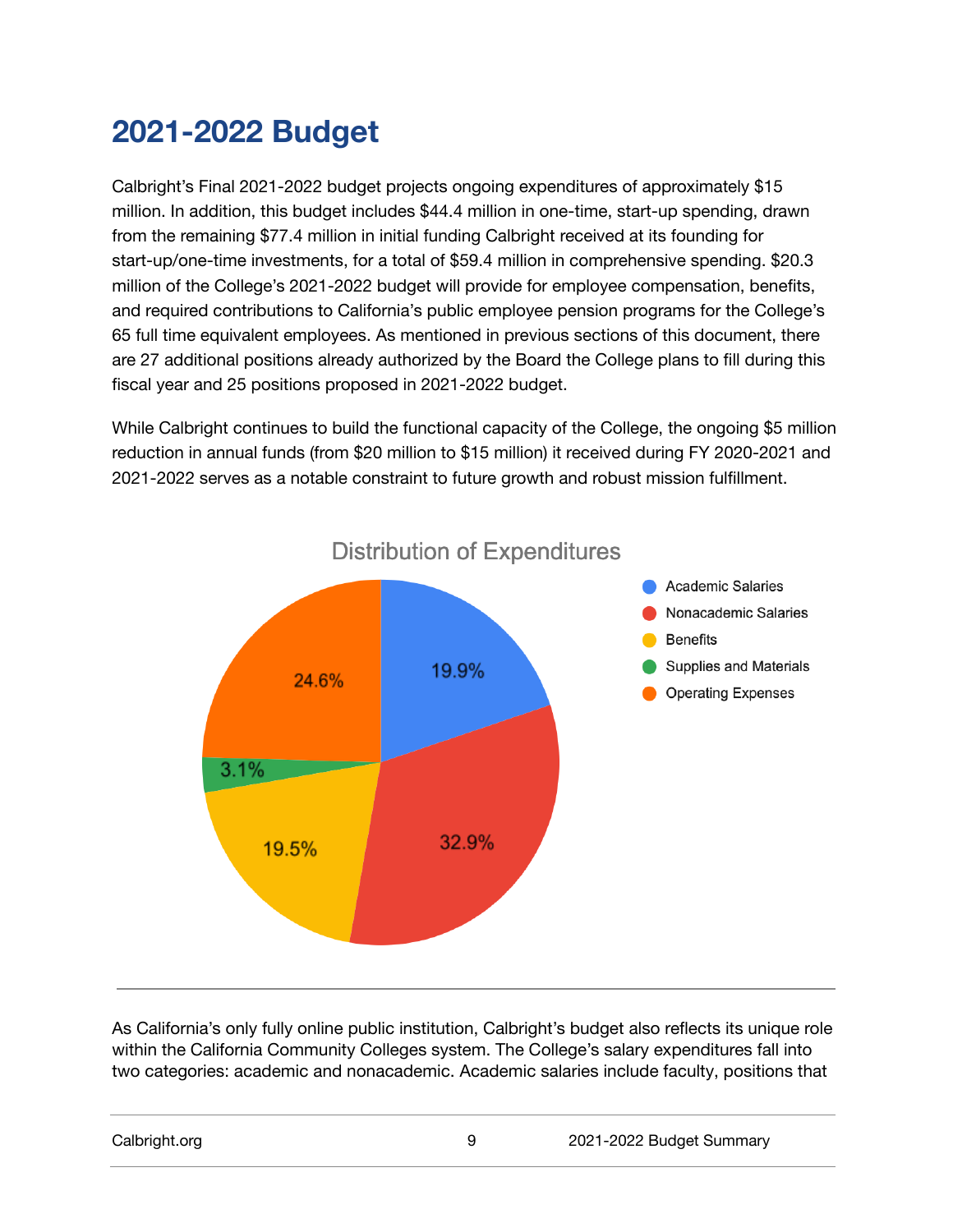focus on learning and instruction, and some roles within the Student Services team, for example. Nonacademic salaries include staff who support the College's broader operations, including activities associated with career services, student engagement and success, workforce partnerships and innovation, and finance. In addition, Calbright's Information Technology department, which is classified as nonacademic, plays a critical role developing, maintaining, and expanding the College's technology-based infrastructure and learning platforms, which are integral to Calbright's online curriculum.

### <span id="page-10-0"></span>**2021-2022 One-Time Funding**

Calbright College's founding legislation included one-time/start-up funding for which the College would use to build out the infrastructure needed to meet its mission and to expand operational capacity. \$77.4 million of this original funding remains available and Calbright plans to spend \$44.4 million of these dollars during 2021-2022 in a number of important areas, for example:

- \$4 million to expand outreach efforts designed to effectively reach and support enrollment growth from equity communities across key regions of the state;
- \$4 million to advance a learner's journey across critical touchpoints designed to promote engagement and persistence to support student completion;
- \$5.5 million to grow capacity for deeper industry, employer, and partner engagement to support high-quality program design, career preparation, and stronger labor market connection;
- \$7 million to support research, development, and scale activities to design, build, and launch new high-quality program pathways that are responsive to the needs of adult learners and key regions of the state;
- \$3.5 million for technology software implementation; and
- \$10.75 million in capital outlay.

#### <span id="page-10-1"></span>**2021-2022 Ongoing Funding**

In addition to the available \$77.4 million in start-up funds, the 2021-2022 California budget includes \$15 million in ongoing/annual funds for Calbright. These recurring funds are critical for the College's scheduled operations and, for the 2021-2022 fiscal year Calbright plans to spend \$15 million in these ongoing funds. These funds will be allocated in the following manner:

- \$10.9 million in salaries and benefits for the College's faculty and staff;
- \$4.1 million in operating expenses, supplies, and materials, including:
	- \$744,000 budgeted for telecommunications;
	- \$650,000 budgeted for facility leases;
	- \$548,000 budgeted for new software licenses, tech upgrades, and training, for students, faculty, and staff;
	- \$450,000 budgeted for legal expenses; and
	- \$102,000 budgeted for insurance services.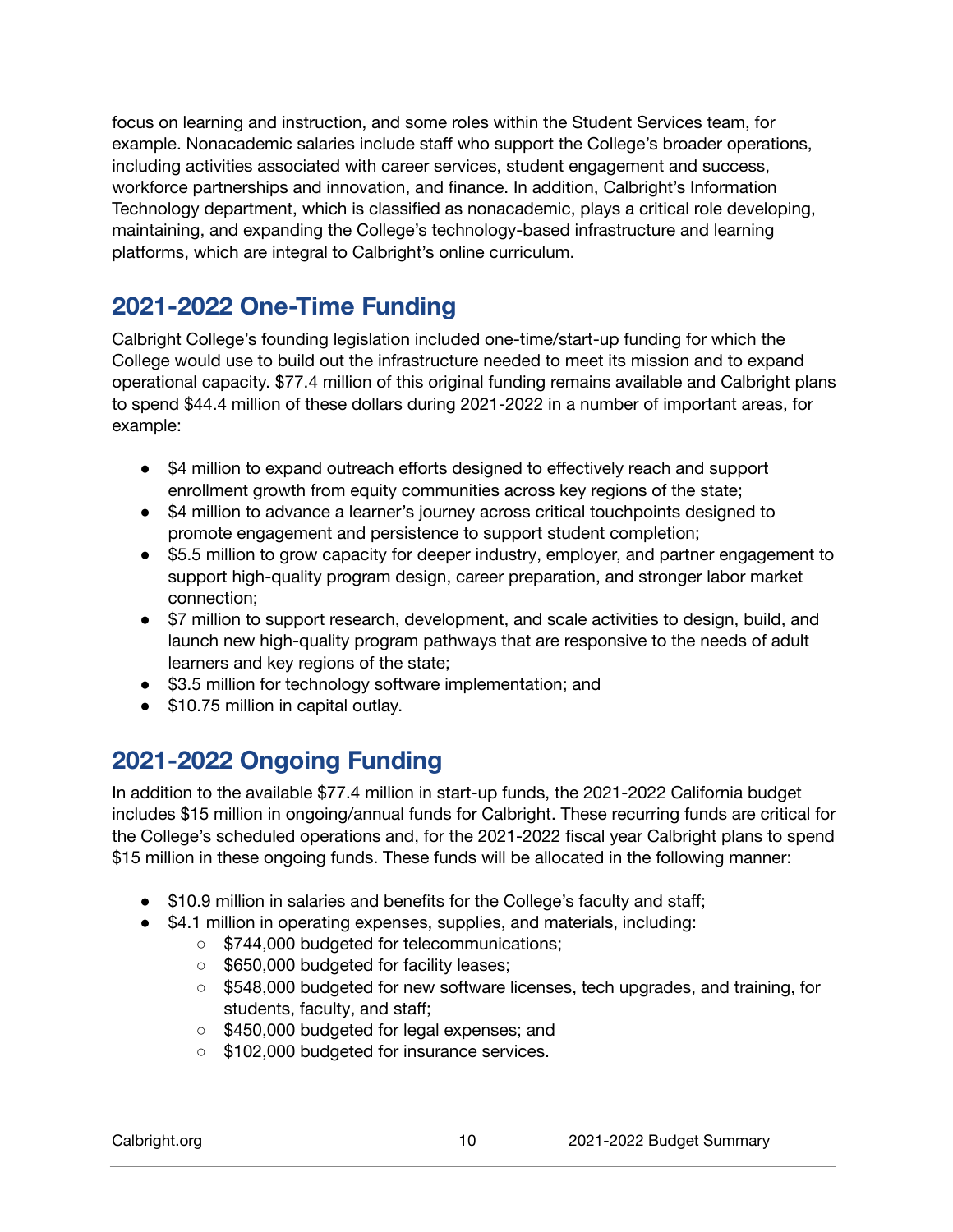# <span id="page-11-0"></span>**Financial Displays**

## <span id="page-11-1"></span>**Fiscal Year 2021-2022 Budget Overview**

|                                     | <b>Annual Funding</b> | One-Time     | Total        |
|-------------------------------------|-----------------------|--------------|--------------|
| <b>Beginning balance</b>            | \$5,495,000           | \$77,382,000 | \$82,877,000 |
| <b>Revenue</b>                      |                       |              |              |
| <b>Other General Apportionments</b> | \$15,000,000          | \$0          | \$15,000,000 |
| Local Revenue                       | \$100,000             | \$800,000    | \$900,000    |
| <b>Total Revenue</b>                | \$15,100,000          | \$800,0000   | \$15,900,000 |
| <b>Expenses</b>                     |                       |              |              |
| <b>Academic Salaries</b>            | \$2,988,667           | \$326,000    | \$3,315,000  |
| Non Academic Salaries               | \$4,935,000           | \$6,556,000  | \$11,491,000 |
| Benefits - Academic                 | \$976,000             | \$840,000    | \$1,816,000  |
| Benefits - Non Academic             | \$1,955,000           | \$1,699,000  | \$3,654,000  |
| <b>Supplies and Materials</b>       | \$466,000             | \$630,000    | \$1,096,000  |
| <b>Operating Expenses</b>           | \$3,685,000           | \$23,566,000 | \$27,250,000 |
| Capital Outlay                      | \$0                   | \$10,750,000 | \$10,750,000 |
| <b>Total Expenses</b>               | \$15,007,000          | \$44,367,000 | \$59,372,000 |
| <b>Ending Balance</b>               | \$5,588,000           | \$33,815,000 | \$39,403,000 |
| Restricted                          | \$0                   | \$33,815,000 | \$33,815,000 |
| Unassigned                          | \$5,588,000           | \$0          | \$5,588,000  |

**Contingency Reserve 9.4%**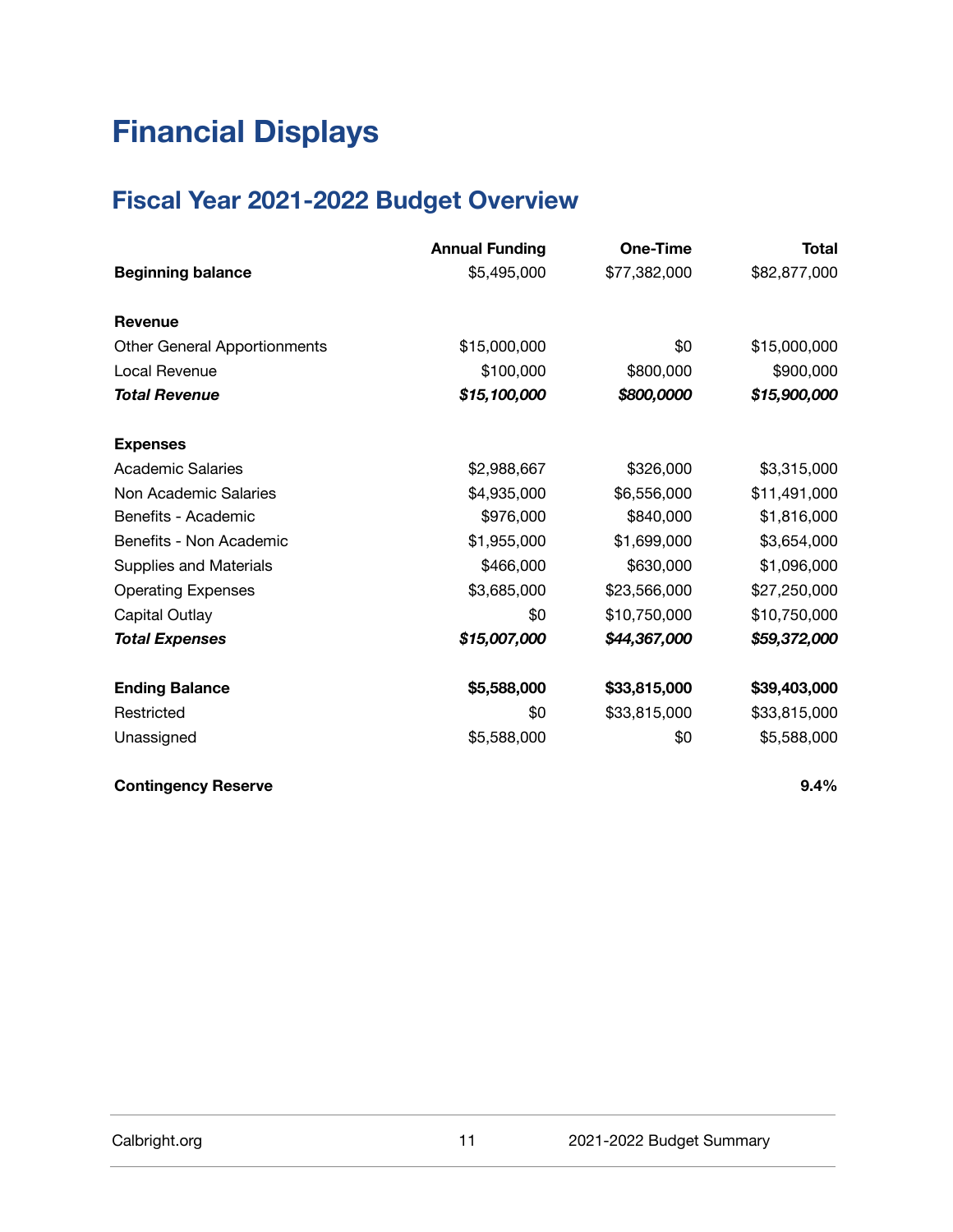# <span id="page-12-0"></span>**Fiscal Year 2020-2021 Annual Funding**

|                                     | Annual       | One-Time     | Total        |
|-------------------------------------|--------------|--------------|--------------|
| <b>Beginning balance</b>            | \$2,090,162  | \$82,090,689 | \$84,180,851 |
| <b>Revenue</b>                      |              |              |              |
| <b>Other General Apportionments</b> | \$15,000,000 | \$0          | \$15,000,000 |
| Local Revenue                       | \$100,000    | \$0          | \$100,000    |
| <b>Total Revenue</b>                | \$15,100,000 | \$0          | \$15,100,000 |
| <b>Expenses</b>                     |              |              |              |
| <b>Academic Salaries</b>            | \$2,135,879  | \$71,283     | \$2,207,162  |
| Non Academic Salaries               | \$3,260,861  | \$1,537,258  | \$4,798,119  |
| Benefits - Academic                 | \$649,494    | \$21,471     | \$670,965    |
| Benefits - Non Academic             | \$991,849    | \$466,753    | \$1,458,602  |
| <b>Supplies and Materials</b>       | \$87,343     | \$0          | \$87,343     |
| <b>Operating Expenses</b>           | \$3,769,008  | \$2,403,951  | \$6,172,959  |
| Capital Outlay                      | \$0          | \$218,190    | \$218,190    |
| <b>Total Expenses</b>               | \$10,894,434 | \$4,718,906  | \$15,613,341 |
| <b>Ending Balance</b>               | \$6,295,728  | \$77,371,783 | \$83,667,511 |
| Restricted                          | \$0          | \$77,371,783 | \$77,371,783 |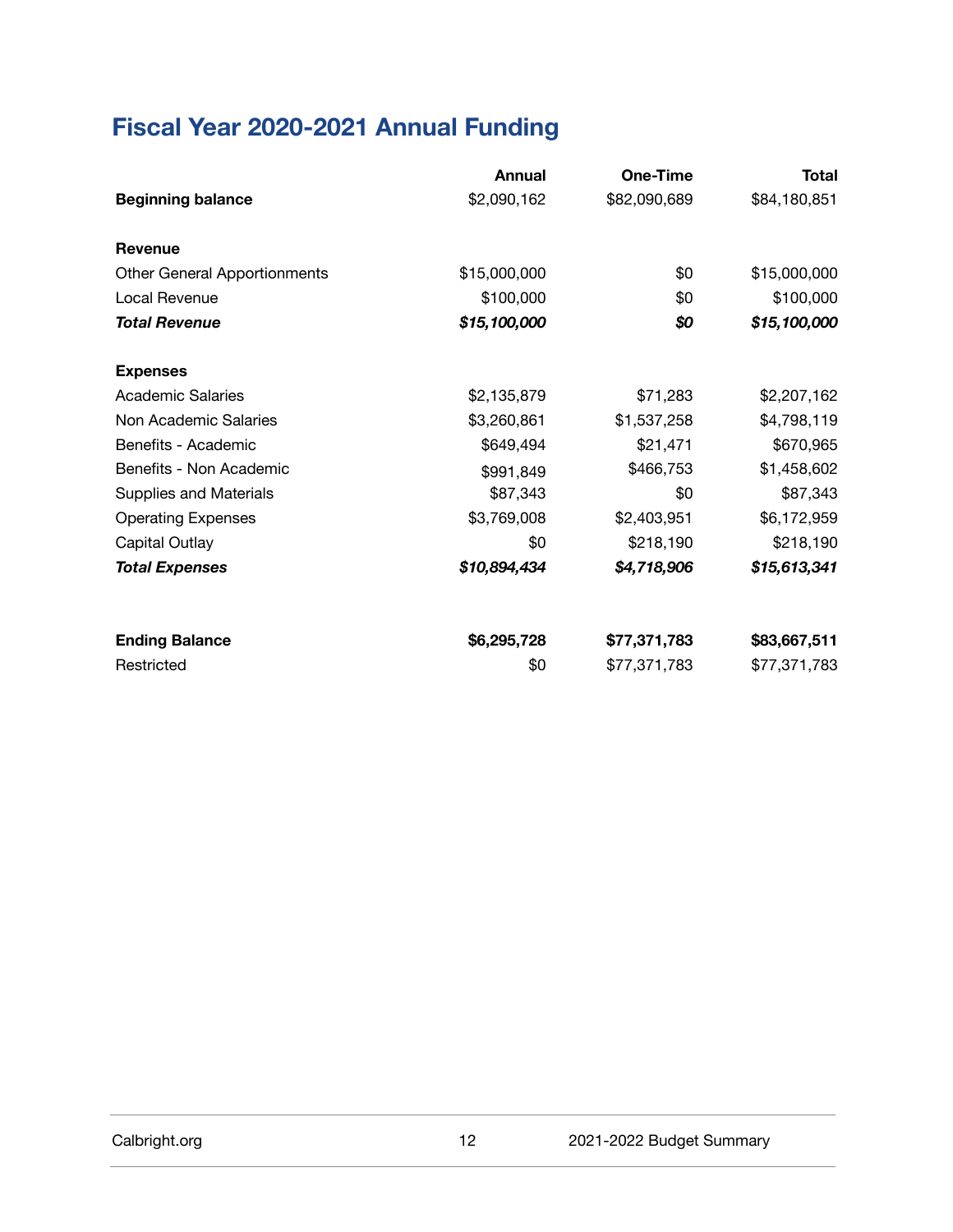# <span id="page-13-0"></span>**Fiscal Year 2019-2020 Ongoing Funding**

|                                        | <b>Budgeted</b> | <b>Actual</b> | <b>Difference</b> |
|----------------------------------------|-----------------|---------------|-------------------|
| <b>Beginning balance</b>               | \$16,500,000    | \$16,646,582  | \$146,582         |
| Revenue                                |                 |               |                   |
| <b>Other General Apportionments</b>    | \$20,000,000    | \$0           | $-$20,000,000$    |
| Local Revenue                          | \$0             | \$108,430     | \$108,430         |
| <b>Total Revenue</b>                   | \$20,000,000    | \$108,430     | -\$19,891,570     |
| <b>Expenses</b>                        |                 |               |                   |
| <b>Academic Salaries</b>               | \$7,521,571     | \$1,509,910   | $-$ \$6,011,661   |
| Nonacademic Salaries                   | \$4,963,556     | \$3,555,129   | $-$1,408,427$     |
| <b>Benefits</b>                        | \$5,036,305     | \$957,546     | $-$4,078,759$     |
| <b>Supplies and Materials</b>          | \$0             | \$202,263     | \$202,263         |
| <b>Operating Expenses</b>              | \$2,354,213     | \$8,108,251   | \$5,754,038       |
| Capital Outlay                         | \$0             | \$331,751     | \$331,751         |
| <b>Total Expenses</b>                  | \$19,875,645    | \$14,664,850  | -\$5,210,795      |
| <b>Transfer to Capital Outlay Fund</b> | -\$14,775,000   | \$0           | \$14,775,000      |
| <b>Ending Balance</b>                  | \$1,849,355     | \$2,090,162   | \$240,807         |